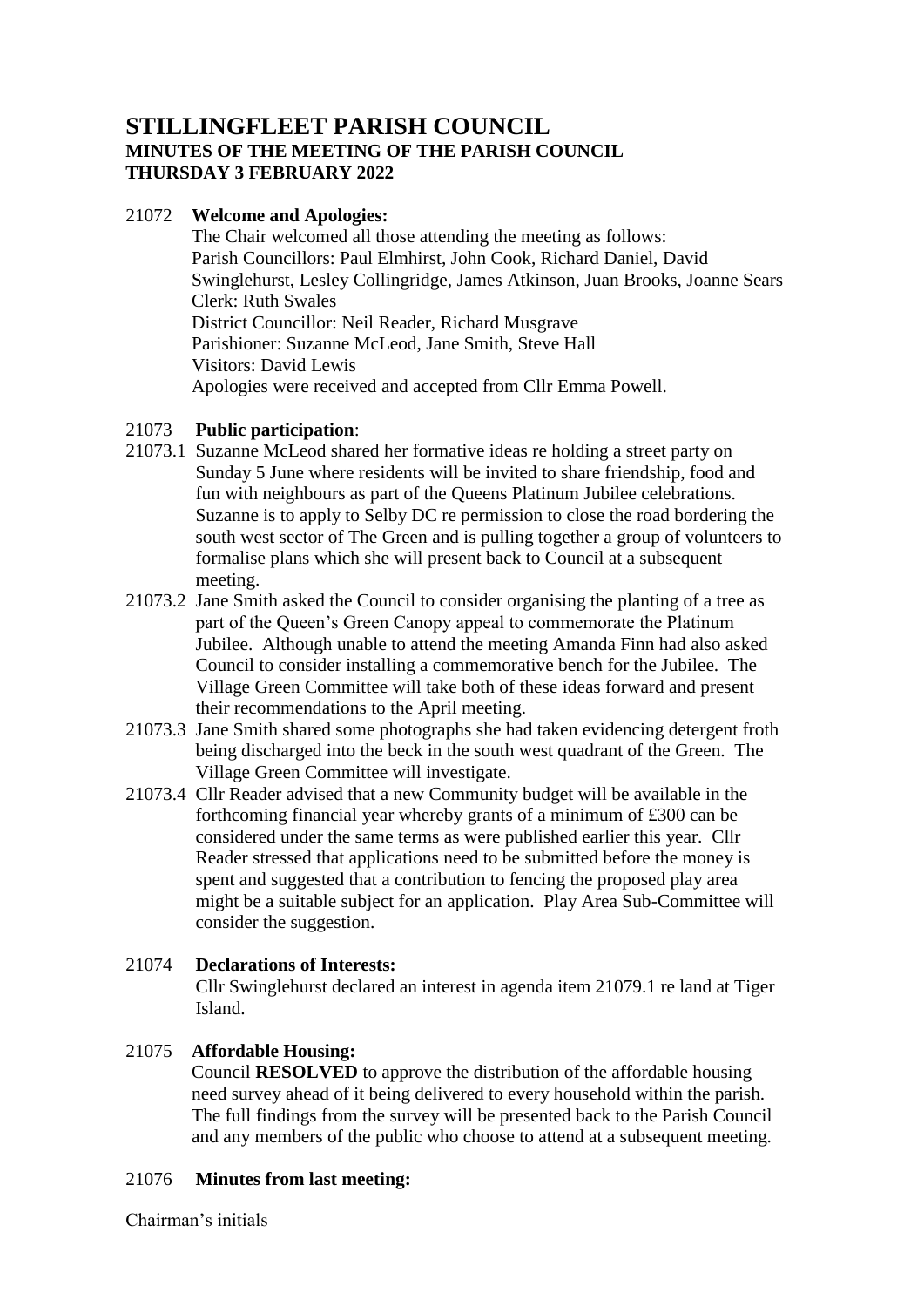Council **RESOLVED** to approve the minutes of the Parish Council meetings held on 2 December 2021 and 6 January 2022. The Chair signed the minutes as a true record.

#### 21077 **Matters Arising from the last meeting:**

Council received information on the following ongoing issues and decided further action where necessary:

#### 21077.1 **Village Green**:

 Council noted that the Fearndale access and drainage easement had now been executed.

#### 21077.2 **Play Area:**

- i. Council noted that submission of a retrospective application for change of use from Strategic Countryside Gap (SCG) to Recreational Open Space (ROS) had been submitted to regularise the planning status of the south east corner of the Green whereupon the Council intends to establish the playground. Selby Planning have requested further information in order to consider the application.
- ii. Council requested that the Play Area Sub-Committee convene a further meeting to obtain an update regarding the submission of an application for funding from the Two Ridings Community Foundation and the terms attaching to such a grant.
- iii.In the current inflationary environment Council expressed concern re the impact of inflation on the quotations already obtained for the play equipment and asked that Play Sub-Committee have a discussion with the intended supplier re how they intend to handle the inflation risk.

#### 21077.3 **Street Lighting:**

Council noted that the existing sodium street lighting has been replaced with the eco-friendlier LED lanterns. Matters are in hand to replace the outstanding lantern outside HolmeField which requires attention from the National Grid. An estimate for replacing the two lamps on the bridge has been requested. The Clerk was asked to notify NYCC of the upgrade to LED so that the expected significant reduction in energy costs can be realised.

#### 21077.4 **BT Telephone Box:**

Cllr Collingridge advised that she had received two proposals of interest in purchasing and removing the telephone box with the best offer indicating sale proceeds of £500. However Amanda Finn has shared her disappointment that the village is considering disposal and is interested in helping to renovate the box. Cllr Collingridge and Cllr Sears are to discuss options with Amanda. A final decision regarding the phone box will be made at the next Parish Council meeting.

#### 21077.5 **Broadband speeds:**

Cllr Sears advised that a survey on the Community Chat facebook had been undertaken to discover a clearer picture of resident's broadband experience. The survey had been read by 135 residents but only 16 had responded with the majority of respondents indicating they were satisfied with their broadband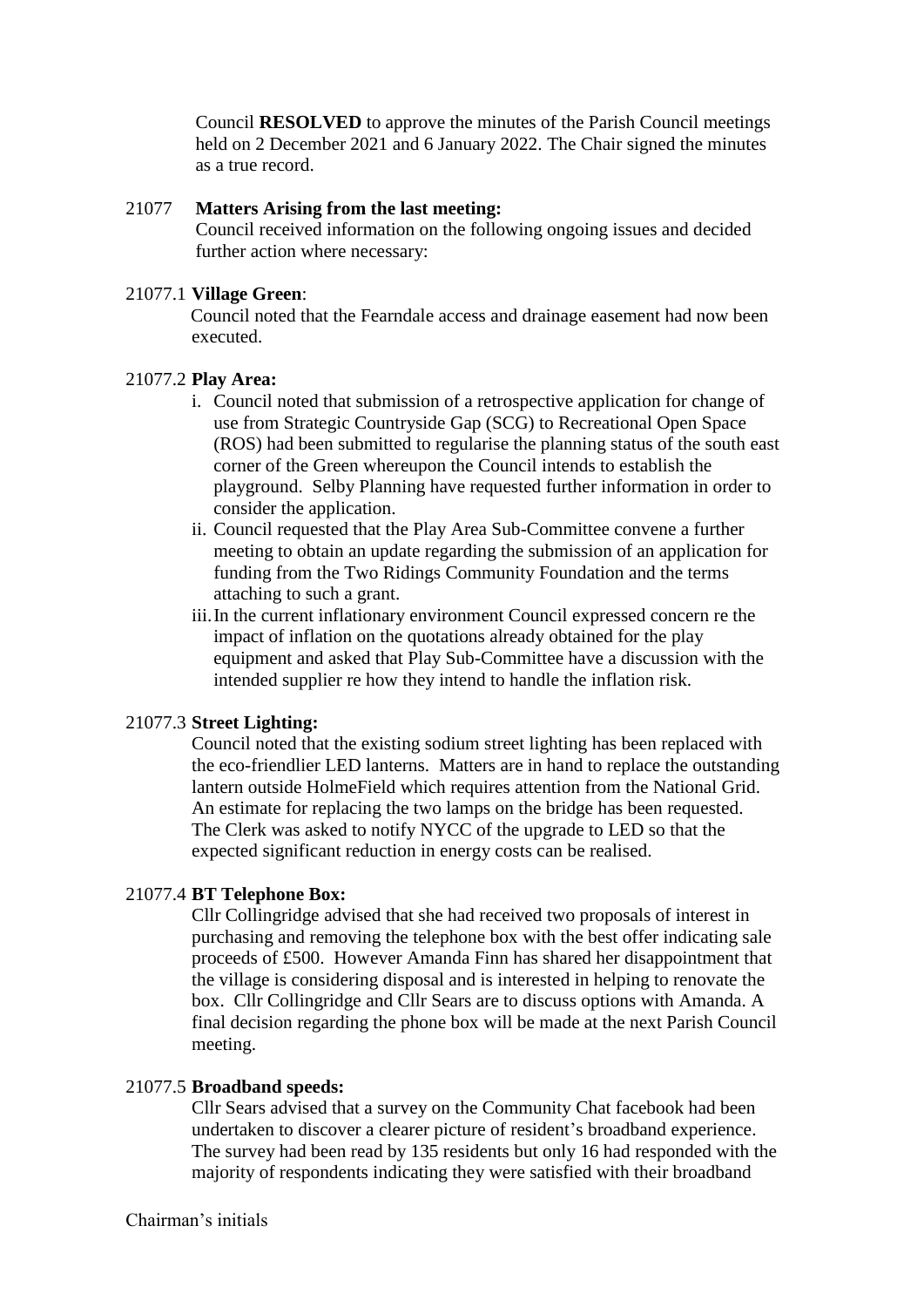speeds. It was evident that some households further out from the village centre required a booster to enhance operation.

# 21077.6 **Defibrillator training:**

Cllr Brooks presented the various options available for further defibrillator training ranging from on-line options and face-to-face delivery. Council asked Cllr Brooks to obtain a suggested date for a face to face 'show and tell' training session which would require a minimum of 10 attendees at a cost of £150. Cllr Sears offered to publicise the availability of the training via the Community Facebook page.

Cllr Brooks pointed out that another councillor ought to be identified as his deputy to know how to check and change the defibrillator battery and pads when required. Cllr Powell is to be invited to undertake this responsibility.

# 21077.7 **Environment Agency – preparation for potential winter floods**

The presentation from the Environment Agency regarding preparation for potential winter floods is to be circulated to all councillors.

# 21077.8 **Environment - CPRE Community Visioning Policy**

Cllr Cook outlined that the series of workshops facilitated by the CPRE had been completed looking into possible sites for alternative energy generation. A report from the CPRE is awaited and will be presented to a future meeting.

# 21077.9 **Sewage system installation:**

Cllr Elmhirst advised that Yorkshire Water have accepted that it has a duty to provide the village with mains drainage. Yorkshire Water has begun a preliminary survey of the existing drainage systems and will be making contact with those households where further information is still required.

# 21078 **Local Government elections:**

Cllr Musgrave advised that on 5 May 2022 North Yorkshire's residents will be invited to vote for 90 new councillors who will represent 89 new divisions in support of the formation of a single unitary council to replace the eight current authorities providing public services. As this meeting would be the last Cllr Musgrave was attending in his current capacity he wanted to thank the Parish Council for its support over the years expressing it had been a privilege to serve the village in this position. Council thanked Cllr Musgrave for all his support particularly in regard to the mine site planning application.

Cllr Musgrave advised that due to the local government elections the final round of consultation on Selby's Local Plan (which includes the possibility of the Heronby new town) had been postponed until June/July. It is expected that the outcome of that final consultation would be considered in the autumn with the final submission of proposals to central government in 2023.

### 21079 **Planning Matters:**

### 21079.1 Council noted the following **planning decisions:**

- Prior notification refused re the erection of an agricultural building on land at Tiger Island, Stewart Lane, - ref 2021/1469/AGN.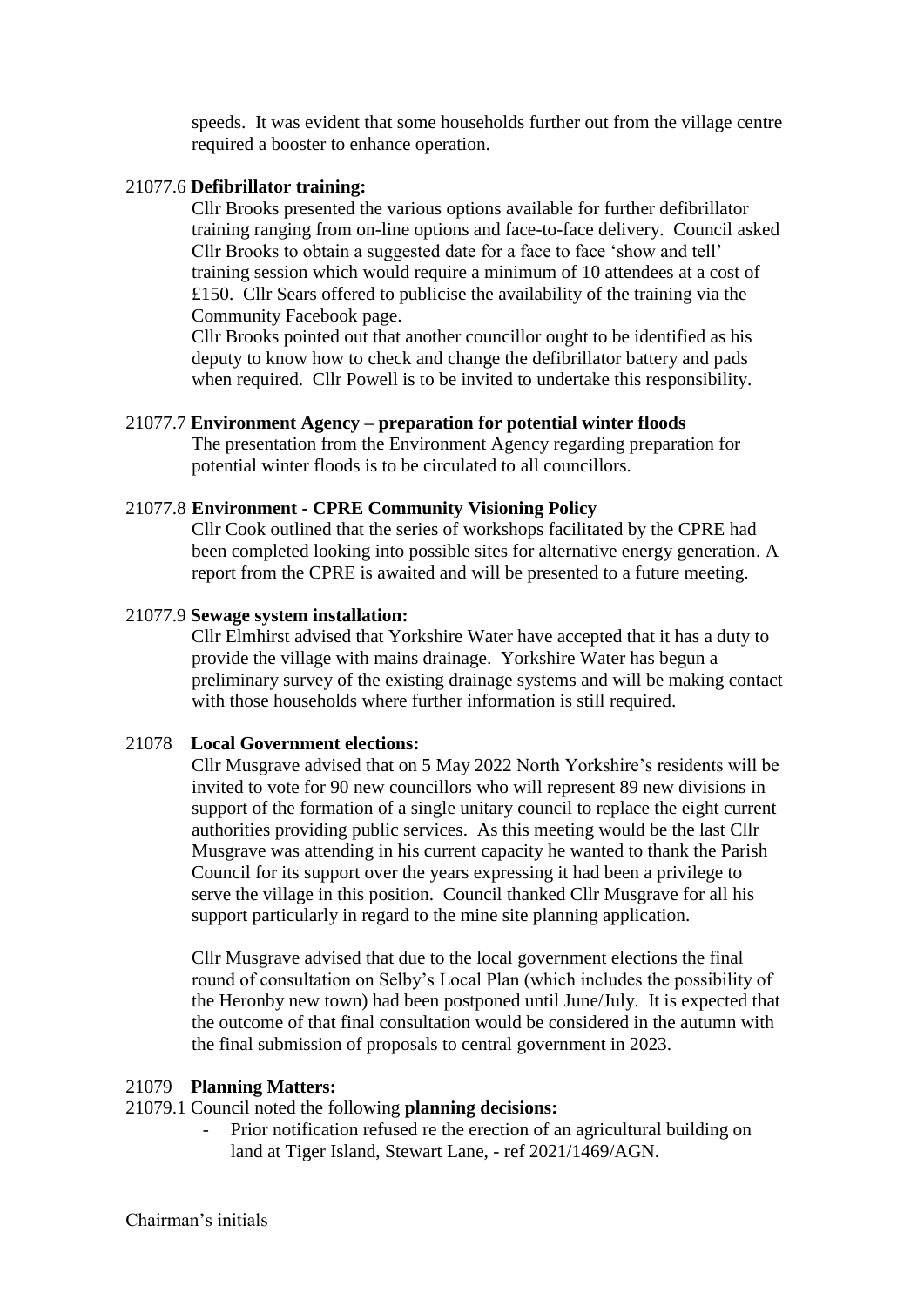- 21079.2 Council noted receipt of the following **planning applications:** (full details of each can be found on the Selby DC planning public access site under each reference no.)
	- **-** Planning application and listed building consent re the conversion and change of use of ancillary building including a new side extension to form a new dwelling at Moreby Hall – ref 2022/0003/FUL & 2022/0004/LBC
	- **-** Notification of discharge of condition re rooflights in the approval 2021/0105/HPA which referenced the demolition of the existing rear extension and formation of a new 2 storey and single storey rear extension at 1 School House Bungalow, Church Hill – ref 2021/1491/DOC.
	- **-** Application for consent to fell 2 Oak trees covered by TPO at The Croft, Stewart Lane, Stillingfleet – ref 2021/1500/TPO. Council's observations have been submitted.
- 21080 **Financial Matters:** Council received an update from the Clerk/RFO as follows:

# 21080.1 **Recent receipts:**

| Rural Payments Agency $-2021$ EES       | £1,726.10 |
|-----------------------------------------|-----------|
| VAT refund                              | £666.17   |
| Interest capitalisation on NS&I account | £0.51     |

### 21080.2 **NS&I Investment account:**

Council noted that the interest capitalisation received was £29 below budget due to the variable interest rate changing from 0.08% to 0.01% during the year. The Clerk was asked to investigate alternative accounts which could offer a higher rate of interest.

### 21080.3 **Closing balances:**

Council noted closing balances as at 31 December 2021:

| Parish Council current account | £10,133.56 |
|--------------------------------|------------|
| Parish Council NS& I account   | £5,120.48  |

### 21080.4 Council **RESOLVED** to make the following payments:

| Stillingfleet Village Institute re village hall bookings 2022/23 | £96.00   |
|------------------------------------------------------------------|----------|
| Ruth Swales – Expenses                                           | £33.17   |
| <b>Purely Payroll</b>                                            | £12.05   |
| HMRC re Clerk's tax (Nov/Dec)                                    | £35.00   |
| Royal British Legion – Remembrance Wreath – $S137$               | £20.00   |
| expenditure                                                      |          |
| Acorn Lighting Services Ltd                                      | £4884.00 |
| Samantha E Lyth                                                  | £90.00   |
| To note payment of Clerk's salary Nov/Dec                        |          |

Chairman's initials